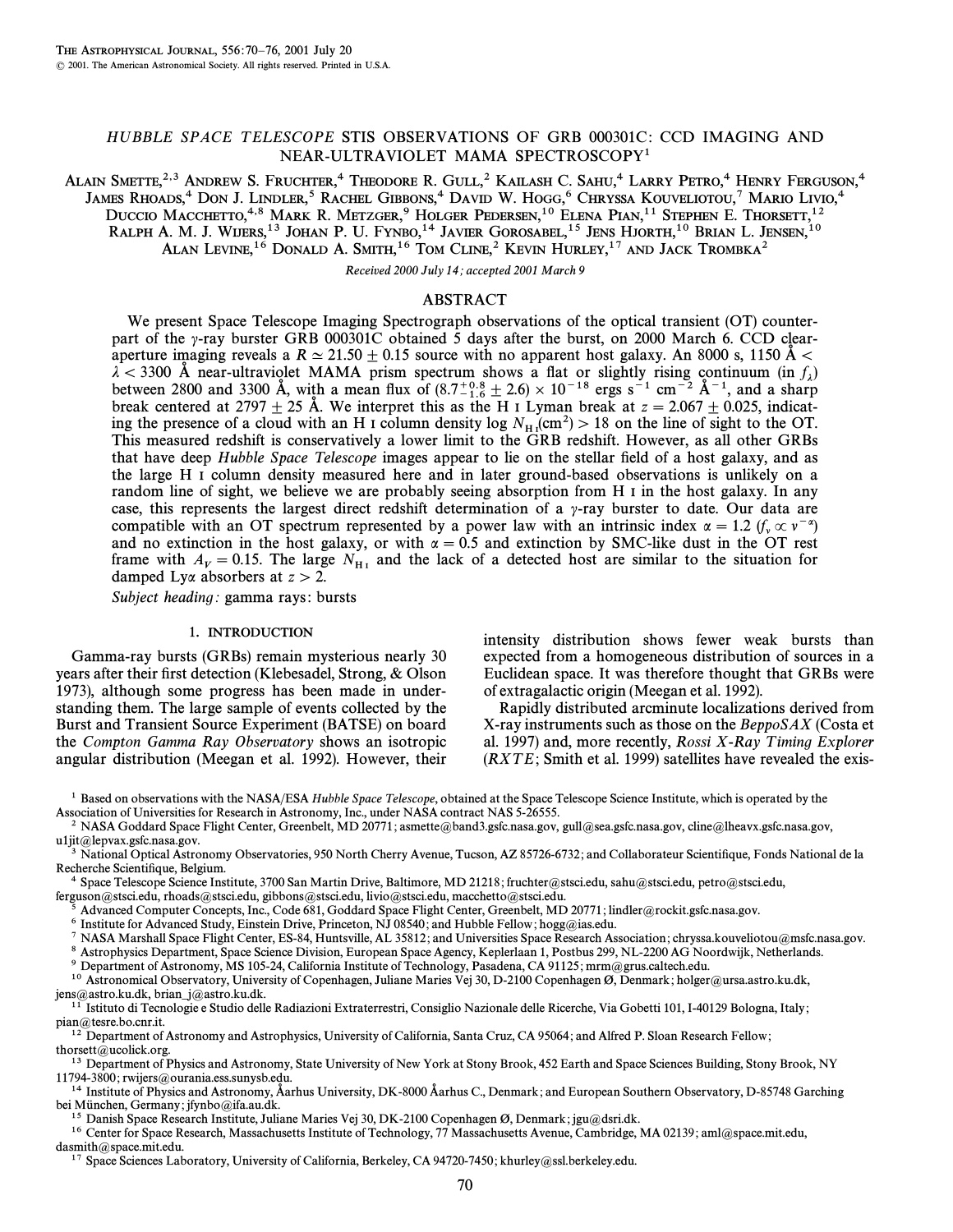tence of fading afterglows and enabled efficient searches for GRB counterparts to be carried out at other wavelengths. The optical transient  $(OT)$  to GRB 970228 was the first to be discovered (van Paradijs et al. 1997). Its location, angularly close to a faint diffuse object, possibly a galaxy, suggested that the two objects are associated, providing further evidence that GRBs lie at cosmological distances (van Paradijs et al. 1997 ; Sahu et al. 1997 ; later, Fruchter et al. 1999a showed that the diffuse object is indeed a  $V = 25.8$  galaxy). This hypothesis was soon confirmed when a direct spectrum of the OT to GRB 970508 revealed absorption lines at the same redshift as the underlying  $z = 0.835$  galaxy (Metzger et al. 1997; Bloom et al. 1998). Since then, OTs have been found for roughly half of the GRBs for which an X-ray afterglow has been detected, and most of them appear to be associated with faint,  $z > 0.4$  galaxies (Hogg & Fruchter 1999 ; Kulkarni et al. 2000). In particular, the probable host galaxy of GRB 971214 has a redshift of  $z = 3.42$  (Kulkarni et al. 1998). Most popular theories describing the GRB phenomenon suggest that GRB activity will be closely tied in time to episodes of massive star formation.

The collapse of massive stars (Paczyński 1998) requires an active or recently active star-forming host, while most neutron star—neutron star or neutron star—black hole binary mergers (Paczyński 1991; Narayan, Paczyński,  $\&$ Piran 1992) occur not long after star formation.

The evidence for such an environment is already suggestive, as a number of host galaxies show strong emission lines associated with star formation (Metzger et al. 1997; Djorgovski et al. 1998; Kulkarni et al. 1998; Bloom et al. 1999; Vreeswijk et al. 2001), while direct imaging with the Hubble Space Telescope (HST) Space Telescope Imaging Spectrograph (STIS) and Near Infrared Camera and Multi-Object Spectrometer indicates that they are unusually blue, with  $V-H < 1$ , whereas most galaxies in the Hubble Deep Field have  $V - H > 1$  (Fruchter et al. 1999b). We thus expect that the spectra of OTs will show evidence that the events take place in environments of massive star formation: large hydrogen column density, large extinction by dust, or even absorption by molecular hydrogen (Draine 2000). All lead to features in the rest-frame UV region.

We have thus embarked on a program to obtain, as targets of opportunity, HST STIS near-ultraviolet spectra of GRB OTs. Although Bloom et al. (1997) have suggested using grating modes of STIS for studying GRBs, we chose to use the prism as it is the most efficient available spectral element due to its low dispersion and broad spectral coverage. Combined with the near-ultraviolet, photoncounting multianode microchannel array (NUV-MAMA) detector, the prism mode provides spectral coverage over the wavelength range 1150  $\AA \lesssim \lambda \lesssim 3300$  Å. However, its highly nonlinear dispersion makes the wavelength calibration at the red end (2800  $\AA \lesssim \lambda \lesssim 3300$  Å) especially critical.

Here we present HST STIS clear-aperture CCD imaging and the first ultraviolet spectrum of a GRB optical counterpart, GRB 000301C. This burst was detected at 9:51:37 (UTC) on 2000 March 1 by the all-sky monitor instrument aboard the RXTE satellite, as well as by the Ulysses GRB experiment and the Near Earth Asteroid Rendezvous (NEAR; Smith et al. 2000) X-ray/gamma-ray spectrometer in the Third Interplanetary Network. Its  $\gamma$ -ray light curve showed a common, simple shape: a singly peaked, fast rise followed by a slow decay lasting a total of 10 s, which qualifies it as a short-to-intermediate duration burst (Jensen et al. 2001). The resulting composite localization of area  $\sim$  50 arcmin<sup>2</sup> was imaged on 2000 March 3.14–3.28 (UTC) by Fynbo et al. (2000a) with the Nordic Optical Telescope (NOT), which revealed a then  $R = 20.09 \pm 0.04$ , blue optical counterpart (Jensen et al. 2001).

All exposures were taken on 2000 March 6 (UTC) during a single, five-orbit visit. The first orbit was dedicated to imaging, acquisition, and calibration. Four 2000 s NUV-MAMA prism spectra were obtained during the subsequent four orbits.

#### 2. IMAGING

The field of GRB 000301C was observed using the STIS 50CCD clear-aperture mode. In this setting no filter is interposed between the CCD and the sky, and the bandpass is determined entirely by the reflectivity of the optics and the response of the CCD. Three exposures of 480 s each were taken in a diagonal dither pattern and combined using the Drizzle algorithm and associated techniques (Fruchter & Hook 1999; Fruchter et al. 1997). The drizzled output image, presented in Figure 1, has pixels of one-half the linear dimensions of the original images, or  $0.025355$  $\pm$  0.000035, since the pixel scale of the CCD is 0.05071  $+$  0.700007 (Malumuth & Bowers 1997).

At the position of the optical transient of GRB 000301C, we find an unresolved object (FWHM  $0\degree/087$ ) whose appearance is consistent with the STIS CCD point-spread function (PSF). The mean count rate of detected photons within 20 CCD pixels (containing more than  $99.6\%$  of the flux; Leitherer et al. 2000) from the OT image centroid is 56.0 counts  $s^{-1}$  on mean 2000 March 6.22 (UTC). Assuming a powerlaw spectrum with  $\alpha = -0.8$  and a foreground Galactic extinction with  $A_V = 0.16$ , as determined from the dust



FIG. 1.—A  $10'' \times 10''$  portion of the HST STIS clear-aperture CCD image of the field of GRB 000301C showing the OT on the left and the o†set star used for acquisition on the right. North is up and east is to the left. The ring visible on the left of the offset star is a ghost due to internal reflections in the STIS CCD window.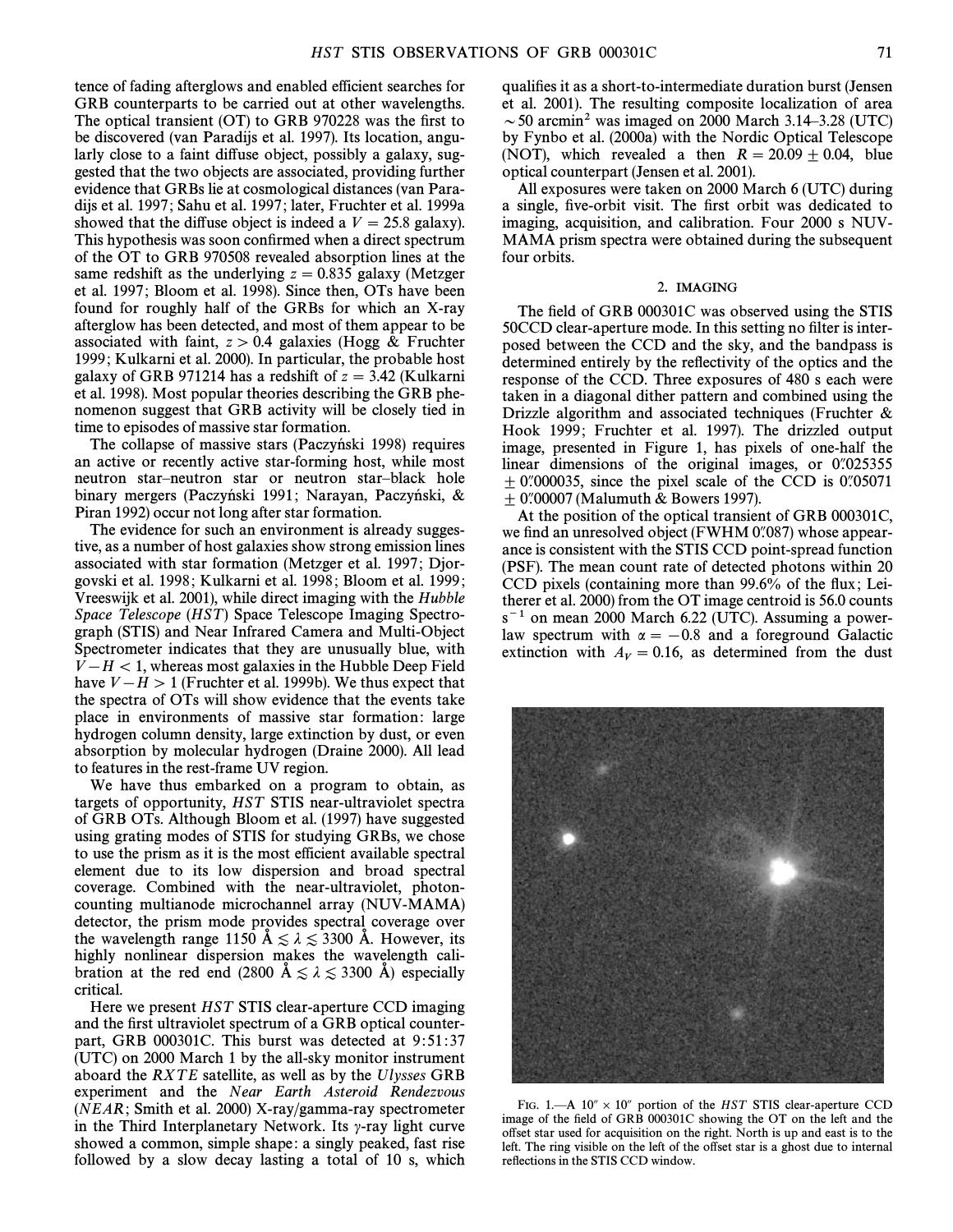extinction map given by Schlegel, Finkbeiner, & Davis (1998), we obtain a magnitude of  $R = 21.5 \pm 0.15$ , where the uncertainty is dominated by the fact that the STIS CCD clear-aperture mode is not completely calibrated.

Any underlying galaxy would have to have  $R \ge 24$ , or be unusually compact, for it to avoid detection in our data. We therefore believe that the apparent flattening—the decrease of the OT luminosity fading rate—of the light curve in the R-band reported by many observers before this image was taken (e.g., Garnavich et al. 2000; Halpern et al. 2000a; Bernabei et al. 2000; Rhoads & Fruchter 2001 and references therein) is not due to an underlying host galaxy. Instead, it may be due either to the jet itself (Berger et al. 2000) or to microlensing (Garnavich, Loeb, & Stanek 2000).

The diffuse emission to the northwest of the OT is the galaxy previously identified as a possible host (Rhoads  $\&$ Fruchter 2000). From our STIS image, we derived an AB magnitude of  $25.1 \pm 0.2$  in the STIS clear-aperture passband. The lack of emission between the two, and the good fit between the OT and the STIS PSF, suggests that the OT host galaxy has not yet been detected.

#### 3. SPECTROSCOPY

#### 3.1. Acquisition and Reduction

In this section we describe the acquisition and the reduction procedures that required special attention. The reduction was performed using the interactive data language (IDL) and the Goddard Space Flight Center version of CALSTIS (Lindler 1999).<sup>18</sup>

Each TIME-TAG 2000 s spectrum was obtained with the prism using the 2125  $\AA$  setting, so that the spectral region corresponding to wavelengths of  $\sim$  2125 Å falls onto the central region of the NUV-MAMA detector, and the 52"  $\times$  0.75 slit. After each scientific spectrum an automatic wavelength calibration exposure was taken through the narrower  $52'' \times 0$ .05 slit.

We used the  $R = 18.05$  star located  $\sim 5\degree/7$  west to the OT (see Fig. 1) as an offset star. The offset values were determined from the  $3 \times 900$  s R-band NOT image. Acquisition took place after the STIS CCD imagery and just before the NUV-MAMA prism spectroscopy. This order allowed us to obtain the CCD images independently of the success of the spectral acquisition. However, as the acquisition produces a small change in the location of the object on the detector, an additional offset has to be taken into account for the zeropoint determination of the wavelength calibration (see below).

Each scientific raw data set displays a spectrum whose spatial profile can be modeled by a Gaussian with a mean FWHM of 2.5 pixels, or  $0\rlap.{''}072$ , as expected from a point source. There is no significant variation in the count rate between the different data sets, as well as no significant variation in the count rate during the course of an orbit.

The sum of the sky and dark backgrounds at the location of the OT spectrum was determined for each individual exposure. It was obtained by interpolation based on a fifthdegree polynomial fitted independently to each column of the image, avoiding a 20 pixel wide region centered on the object spectrum. Extraction was performed by summing up seven rows centered on the peak of the two-dimensional spectrum.

Each extracted spectrum was then wavelength calibrated. This step is especially critical, so we describe it here in more detail. The prism dispersion relation  $\lambda = \lambda(X)$  gives the wavelength  $\lambda$  corresponding to the pixel<sup>19</sup> number X in the extracted spectrum. It is well modeled by a relation

$$
\lambda = \sum_{i=0}^{4} \frac{a_i}{(X - X_0)^i} \,. \tag{1}
$$

Because of the strong blending of the lines, especially at the red end of the spectrum, no determination of the dispersion solution (i.e., the values of each coefficient  $a_i$ ) is feasible on-orbit. Instead, the values of  $a_i$  were obtained during the prelaunch thermal vacuum testing of STIS using an external platinum discharge lamp fed through a vacuum monochromator, the 52"  $\times$  0".05 slit, and the same 2125 Å setting as for the observations. The residuals to the fit were then

measured to have an rms equal to 0.16 pixels.<br>The quantity  $X_0$  is, in pixels, the separation along the dispersion direction of the projected location of the object on the detector from the projected location of the center of the 52"  $\times$  0".05 slit used for the determination of the dispersion solution.  $X_0$  determines the zero point of the wave-<br>length calibration for each exposure and can be represented as the sum of three quantities: (1)  $\Delta\phi_{\text{row}}$ , the difference in pixels between the angular separations along the dispersion direction between the OT and the offset star, as determined on the STIS CCD and NOT images; (2)  $\Delta \chi$ , the difference in pixels between the projection on the detector of the center of the slit used for the wavelength calibration relative to its location during the prelaunch calibration; (3)  $\Delta \beta$ , the difference in pixels between the location of the center of the slit used during the scientific exposures  $(52'' \times 0.5)$  and that used for the automatic wavelength calibration after each scientific exposure  $(52'' \times 0''05)$ . In the following, we describe how each of these three quantities can be determined.

The acquisition process usually centers the object in the slit used for the scientific exposure. However, the nearby  $R = 18.05$  bright star was considered too close to the OT and could have interfered with the normal procedure. Instead, it was used as an offset star. Consequently, the acquisition process (a) changed the spacecraft orientation so that the offset star is centered on the slit by an onboard centroid algorithm and then  $(b)$  modified the spacecraft pointing to take into account the offsets in right ascension and declination between the OT and the offset star as determined on the NOT image. However, the STIS image provides more accurate, but slightly different, values for these o†sets, so that we can determine exactly how far the object actually is from the slit center.  $\Delta\phi_{\text{row}}$  represents the difference along the dispersion direction between the two offset determinations. Note that we also checked that the onboard algorithm provided a centroid location for the o†set star on the acquisition image consistent, within 0.1 CCD pixels (0.2 MAMA pixels), with the one used to determine the offset between the star and the OT on the STIS CCD image.

Ideally,  $\Delta \chi$  is best determined for each scientific data set by cross-correlating its associated wavelength calibration exposure with a prelaunch wavelength calibration exposure.

<sup>18</sup> See http ://hires.gsfc.nasa.gov/stis/software/calstis.html.

<sup>&</sup>lt;sup>19</sup> Throughout this paper, a pixel refers to a native,  $1024 \times 1024$  format MAMA pixel, not a "high-resolution" pixel (cf. Woodgate et al. 1998; Kimble et al. 1998).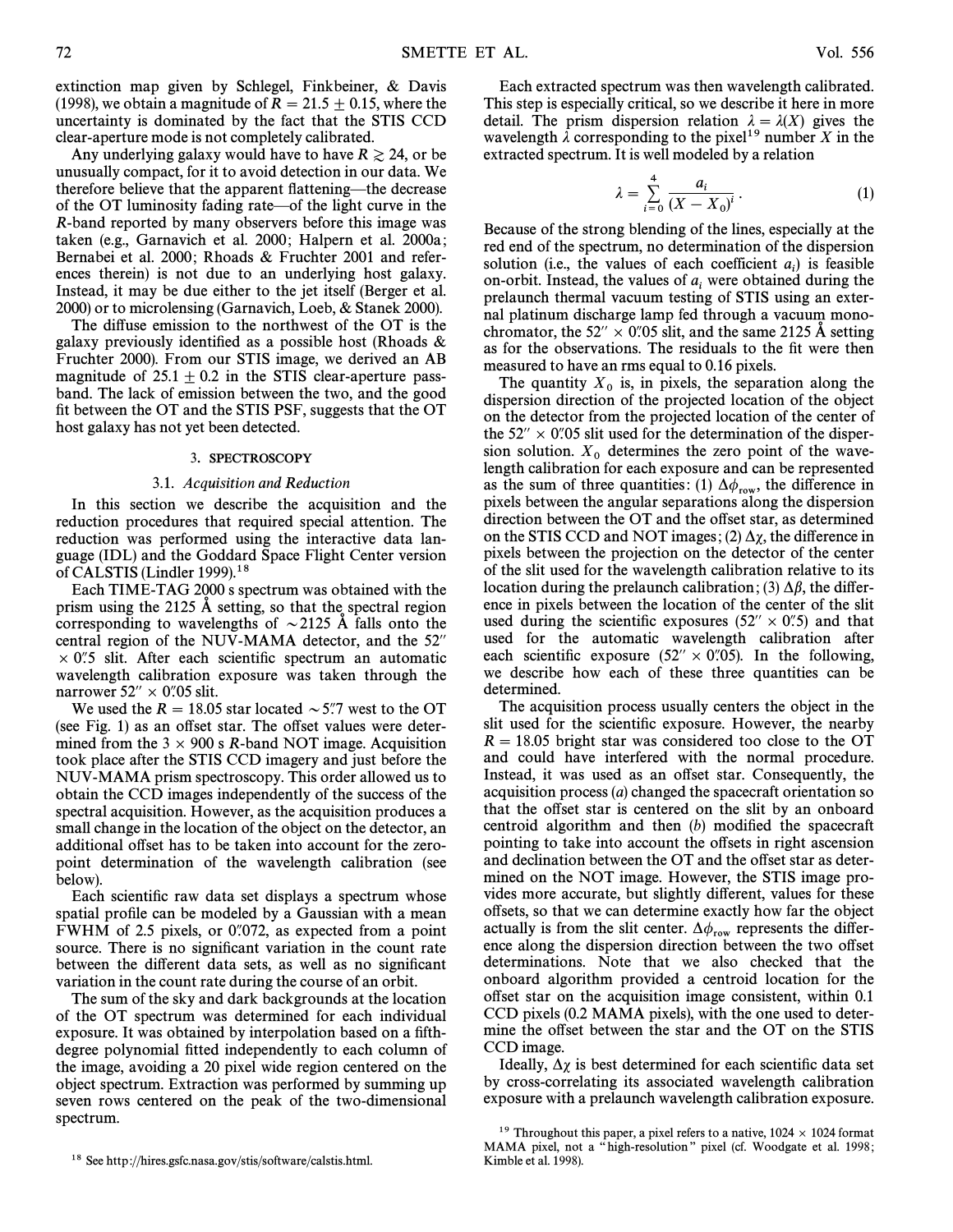Unfortunately, the internal lamps were not operated during the prelaunch tests at the same current setting as during the onboard calibration, so the shape of the lamp spectra were too different to be useful. In order to mitigate this effect, we built a template of the prism wavelength calibration lamp at the same setting as used during our observations based on G140L, G230L, and G430L wavelength calibration exposures and the relevant sensitivity curves. However, even this template does not show exactly the same shape at the red end as the wavelength calibration spectrum. The value of  $\Delta \chi$  was finally obtained by cross-correlating a 61 pixel long region (along the dispersion direction) of each spectrum where the dispersion is relatively large. As a check, we measured the center of the Lya geocoronal line determined by the middle position between its edges and found that it falls within one sixth of a pixel of the expected location. Finally, shifts due to thermal or flexure causes were measured to be between 0.02 and 0.2 pixels from orbit to orbit, and thus probably less than 0.1 pixels during an exposure. Finally, regular onboard STIS calibrations enable us to determine  $\Delta \beta$  to better than 1/20 CCD pixels (1/10 MAMA pixels). Consequently, a conservative  $(2 \sigma)$  estimate of the error on the zero point of the wavelength calibration is 0.5 MAMA pixels, or 0.23, 1.4, 5.2, 12, 22, and 29 Å at  $\lambda = 1200, 1500$ ,  $2000, 2500, 3000,$  and  $3300 \text{ Å}$ , respectively.

Since the dispersion is small at  $\sim$  2900 Å (the wavelength of the peak of the sensitivity curve), the effect of the telescope and instrument line spread function (LSF) must be taken into account to obtain a correct estimate of the count rate per pixel. We therefore deconvolved the observed spectrum using the Lucy-Richardson method. Unfortunately, the blending of lines in the wavelength calibration spectrum prevents its use to create an LSF. In the absence of suitable calibration frames taking into account the e†ect of the point-spread function of the telescope itself, we use an LSF based on the shape perpendicular to the dispersion of the two-dimensional spectrum of the flux standard star HS  $2027+0651$  at about 2800 A. Ray-tracing studies indicate that this is a good approximation of the LSF along the dispersion direction (C. W. Bowers 2000, private communication). This star was observed in the prism mode during a STIS calibration program. The immediate consequence is that the corrected (deconvolved) mean level of the count rate is larger by about 25% between 2800 and 3300 A compared with the uncorrected one.

Before converting the count rate to flux, we checked the wavelength calibration of the prism spectrum of HS  $2027+0651$  and deconvolved it before building a new sensitivity curve. Once converted to flux, the four individual spectra were rebinned to a same set of wavelengths using bilinear interpolation and averaged. The final, fluxcalibrated spectrum of GRB 000301C is presented in Figure 2 (top).

# 3.2. Simulations

Since Lucy-Richardson deconvolution of a low signal-tonoise ratio  $(S/N)$  spectrum actually decreases its  $S/N$ , we prefer to compare the spectrum in total observed counts per pixel in wavelength with simulated spectra. These spectra were built using an input spectrum expressed in units of flux, multiplied by the sensitivity curve, integrated over the spectral range of each pixel, and finally convolved with the LSF. The output spectrum expressed in count rate is then multiplied by the exposure time.



FIG. 2.-Top: Deconvolved, flux-calibrated, UV spectrum of GRB 000301C. A break is clearly seen at 2797 Å. If caused by the onset of Lyman continuum absorption due to H I gas associated with the host galaxy, the OT redshift is  $z = 2.067 \pm 0.025$ . Bottom: Comparison of the observed UV spectrum, expressed in observed total number of counts with simulated spectra. The dotted curve corresponds to a model with  $\alpha = 0.5$  and extinction by an SMC-like dust with  $A_V = 0.15$ . A model with  $\alpha = 1.2$  and no extinction would present a spectrum indistinguishable in this wavelength range from the one shown here.

In this paper, we only consider input spectra behaving as a power law of the form  $f_v \propto v^{-\alpha}$ , as expected for GRB a power law of the form  $f_v \propto v$ , as expected for SKB<br>afterglows (Mészáros, Rees, & Papathanassiou 1994; Sari, Piran, & Narayan 1998), modified to take into account the Galactic extinction toward GRB 000301C, the Lya forest absorption lines, and possible absorption due to H I and

 $H_2$ , as well as extinction by dust located in the host galaxy.<br>For the Galactic extinction in the direction toward GB For the Galactic extinction in the direction toward GRB 000301C, we used the value  $A_V = 0.16$ , as determined from the dust extinction map given by Schlegel et al. (1998) and the analytical expression of the Galactic extinction curve given by Pei (1992).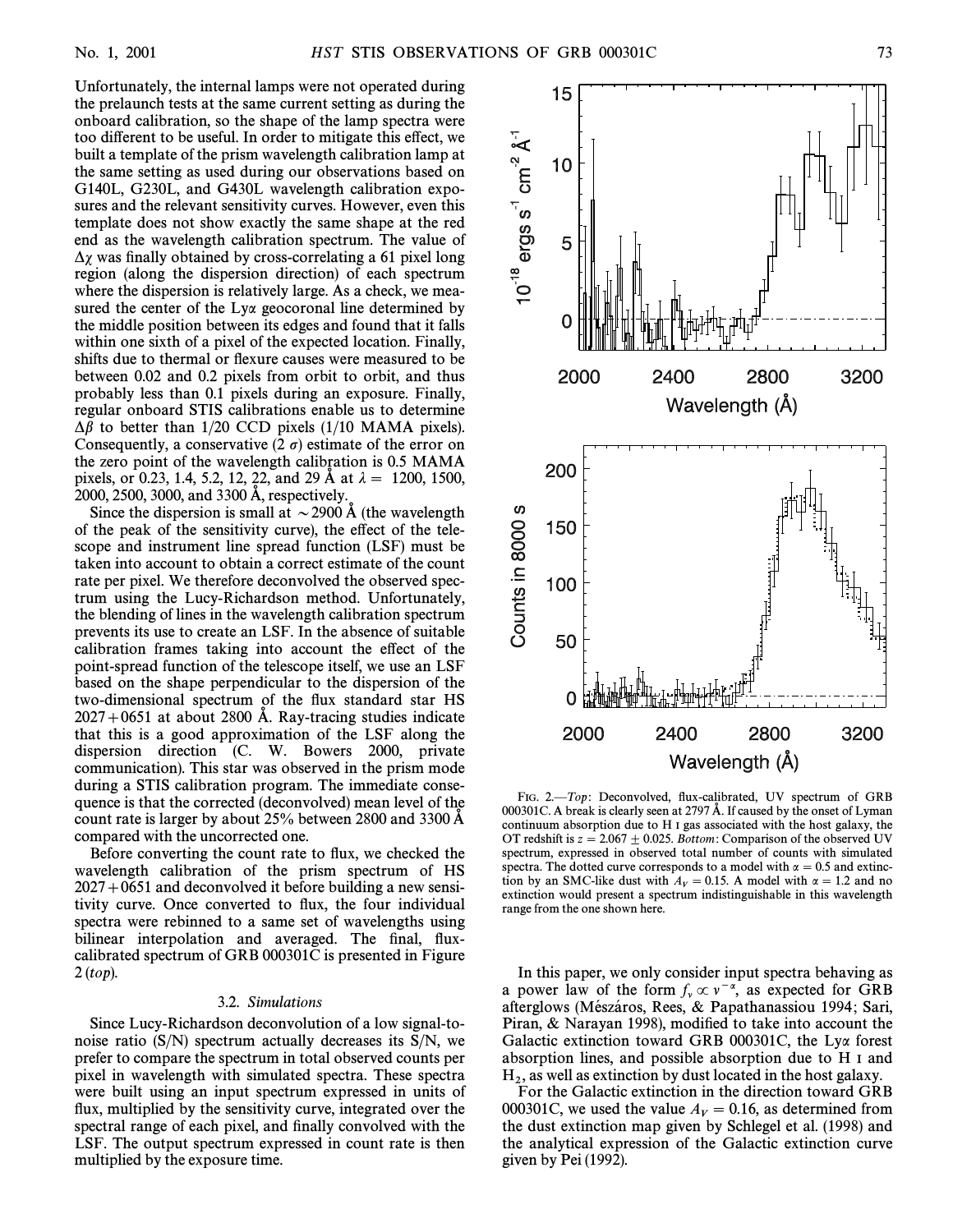In order to model the Lya forest absorption spectrum, we first noted that the likely redshift of GRB 000301C (see below) falls in a range of 1.5  $\le z \le 2.3$  where the Ly $\alpha$  forest is still poorly studied. So far, the Hubble Deep Field South (HDF-S) quasar is the only one in that range whose absorption spectrum has been observed at a resolution high enough to determine the H I column density and Doppler parameter by Voigt profile fitting. We thus used the H I absorbers listed by Savaglio et al. (1999) to estimate an absorption spectrum due to their respective Lyman series (Lya to Ly12) lines. However, we discarded the lines associated with the  $z = 1.942$  Lyman limit system seen in the HDF-S quasar, as it is a single event whose occurrence is dominated by small number statistics. Naturally, we also eliminated the lines due to clouds whose redshift is larger than the assumed GRB redshift in the simulation.

Absorption due to H I located in the host galaxy takes into account Lyman series lines, modeled by Voigt profiles, as well as continuous absorption. The redshift of the host galaxy z, the H I column density  $N_{\text{H}_1}$ , and the Doppler narrameter h can be easily adjusted. The modeling of pos parameter  $b$  can be easily adjusted. The modeling of possible absorption due to  $H_2$  located in the host galaxy follows Draine (2000).

Finally, the possible extinction due to dust in the host galaxy, characterized by the rest-frame  $A_V$  extinction and the type of dust (Small Magellanic Cloud, Large Magellanic Cloud, or Milky Way) also uses the expression given by Pei (1992).

## 3.3. Results

Figure 2 (top) reveals a flat or slightly rising continuum spectrum (in  $f_{\lambda}$ ) over the range from 2800 Å to the sensitivity-limited red end of the spectrum  $(3300 \text{ Å})$ . No useful constraint on the spectral slope can be derived from the spectrum alone. The mean Ñux is measured to be  $(8.7^{+0.8}_{-1.6} \pm 2.6) \times 10^{-18}$  ergs s<sup>-1</sup> cm<sup>-2</sup> A<sup>-1</sup>, where the first<br>error values come from the uncertainties in the wavelength error values come from the uncertainties in the wavelength calibration combined with the strong slope of the sensitivity curve at  $\sim$  2900 Å; the second error value is the standard deviation of the flux-calibrated error array over the relevant pixels. However, a sharp break can be seen centered at 2797  $\pm$  25 Å (2  $\sigma$ ). There is no significant flux recovery at the blue end of the spectrum.

# 3.4. Redshift of GRB 000301C

The observed break is best interpreted as the onset of continuous absorption below the H I Lyman break due to the presence of a cloud with a large neutral hydrogen column density, located at  $z = 2.067 \pm 0.025$  (2  $\sigma$ ) in the line of sight to the OT. From the fact that the observed flux is zero within the error bars blueward of the break, we determine that  $\log N_{\text{H}_1}$  (cm<sup>2</sup>)  $\gtrsim$  18.0. The decreased sensitivity at the blue and combined with the possible presence of other the blue end combined with the possible presence of other relatively high column density clouds in the Lya forest does not allow us to set a higher lower limit. An upper limit log  $N_{\text{H}_{\text{I}}}(\text{cm}^2) \le 23.3$  can be set from the absence of a strong feature at the expected location of the Ly $\beta$  line at  $\sim$  3100 Å.

Our redshift determination is confirmed by the presence of weakly or marginally detected lines, compatible with Fe II, Mg II, and other low-ionization species at a redshift  $z = 2.0335 \pm 0.0003$  in a Keck spectrum obtained by Castro et al. (2000a). More importantly, an ESO Very Large Telescope (VLT) spectrum covering the wavelength range from 3600 to 8220 A was obtained by Jensen et al.  $(2001)$ . It

reveals a damped Lya with a large, although uncertain  $\log N_{\text{H I}} = 21.2 \pm 0.5$ , within the range allowed by our spec-<br>trum, as well as some associated C  $N_f$ . Fe H, and possibly trum, as well as some associated C IV, Fe II, and possibly other low-ionization lines. These lines appear at  $z = 2.0404 \pm 0.0008$ , a significantly larger value than Castro et al. (2000a) and in reasonable agreement with our value.

The value  $z = 2.067 \pm 0.025$  corresponds to the largest direct redshift measurement of the OT to a GRB so far. If we assume that the H I cloud is associated with the OT host galaxy, then the above value is the redshift of the OT. We note, however, that it is conservatively a lower limit to the OT redshift. Indeed, if the object giving rise to the GRB is located outside of a galactic halo or, more generally, in any H I cloud, all the absorption lines detected in the OT spectrum would be due to intervening systems.

Can we set an upper limit to the GRB redshift ? Although the ESO VLT spectrum extends down to  $3600 \text{ Å}$ , its low S/N at the blue end cannot allow us to exclude the presence of low column density Lya forest lines between 3600 and  $\sim$  4000 Å. This wavelength corresponds to a firm upper limit of  $z = 2.3$  to the GRB redshift. This value also corresponds to the maximal redshift for which our STIS spectrum could reveal Lyman-limit systems, which have log  $N_{\text{H}_{I}}$  (cm<sup>2</sup>) > 17. Using the number density of Lyman limit systems seen in QSO spectra (Stengler-Larrea et al. 1995) in the relevant redshift range, we estimate that the probability of observing no additional Lyman limit system over the range  $2.067 < z < 2.3$  to be 0.68. This value is too small to exclude a redshift larger than  $z = 2.067 \pm 0.025$ . Similarly, the probability that a random line of sight covering the redshift range  $0 \lt z \lt 2.3$  would encounter at least one damped Ly $\alpha$  system is  $\sim 0.25$ , based on the number density of damped Lya systems determined by Rao & Turnshek (2000). This value is too large to ascertain that the redshift of the high column density system corresponds to the redshift of GRB 000301C. In other words, our HST STIS spectrum and the ESO VLT spectrum only allow us to limit with certainty the redshift range of the OT to  $2.067 < z < 2.3$ . However, we can argue in favor of the  $z = 2.067 \pm 0.025$  value for the redshift of GRB 000301C. Indeed, on one hand, damped Lya systems are thought to be mainly caused by merging protogalactic clumps hosted by collapsed dark matter halos and consequently forming stars as the progenitors of normal present-day galaxies (Gardner et al. 1997; Haehnelt, Steinmetz, & Rauch 1998, 2000). On the other hand, most OTs discovered thus far are found to be associated with galaxies (Fruchter et al. 1999b), many of which show signs of significant star formation (Metzger et al. 1997; Djorgovski et al. 1998; Kulkarni et al. 1998; Fruchter et al. 1999a, 1999b; Bloom et al. 1999; Vreeswijk et al. 2001), for which, presumably, a large reservoir of gas is available. In summary, the unusually large H I column density and the fact that most OT host galaxies found so far appear to actively form stars lead us to believe that the absorption seen in the spectrum of GRB 000301C is most likely due to the host galaxy.

#### 3.5. Low Extinction toward GRB 000301C

When combined with the contemporaneous STIS CCD imaging, the STIS spectrum also allows us to constrain the extinction taking place in the  $z = 2.067$  H I cloud toward GRB 000301C. The bottom panel of Figure 2 compares the observed total number of counts with a simulation charac-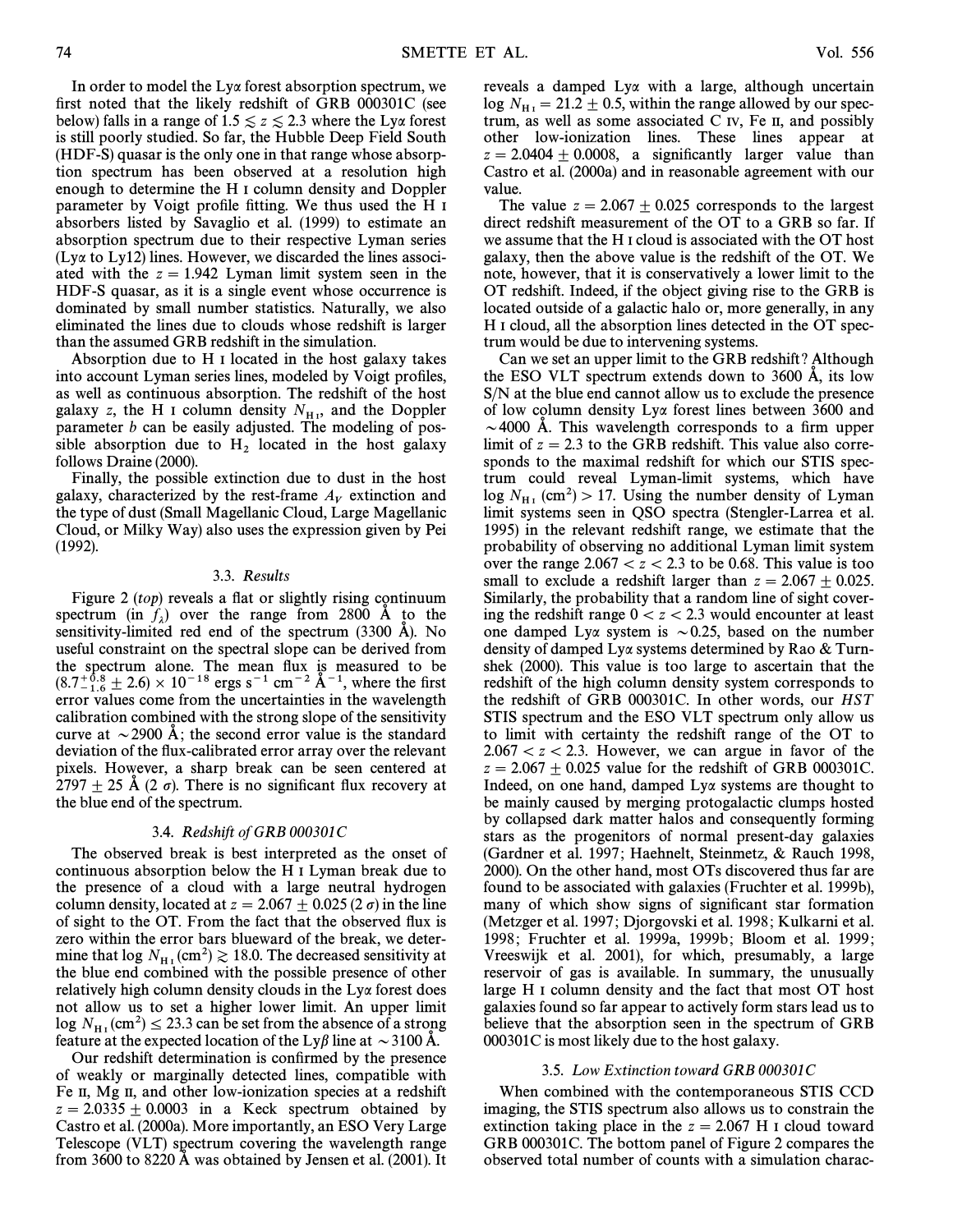terized by an intrinsic power-law spectrum with index  $\alpha = 0.5$ , as well as some extinction in the host galaxy by SMC-like dust ( $A_V = 0.15$ ). However, in the wavelength range of the STIS spectrum, such a model is indistinguishable from one defined by an intrinsic power-law spectrum with index  $\alpha = 1.2$  ( $f_v \propto v^{-\alpha}$ ) and no extinction in the host galaxy. These two models not only are able to reproduce the appearance of our spectrum without the need of any molecular hydrogen, but also conform to the slope of the optical spectrum (Halpern et al. 2000b; Feng, Wang,  $\&$ Wheeler 2000; Jensen et al. 2001) within its uncertainty. They also match the count rate of the STIS CCD image within the 15% accuracy of the IDL routine SIM–STIS (P. Plait, 2000 private communication), which predicts the expected count rate for the di†erent STIS modes based on the individual optical components. However, if a steep spectrum with  $\alpha = 1.2$  is compatible with our STIS imaging and spectroscopic data alone, a more shallow one  $(\alpha \approx 1)$  is favored when ground-based observations with lower uncertainties in optical band magnitudes than the STIS-derived R magnitude are taken into account (cf. Halpern et al. 2000b; Rhoads & Fruchter 2001). Similarly,  $\alpha \lesssim 1$  models with low extinction  $A_V \lesssim 0.1$  ( $A_V \lesssim 0.05$ ) due to LMC-like (or Milky Way–like) dust are also consistent with the STIS data alone. They predict that the  $2175$  A feature (cf., e.g., Blanco, Fonti,  $&$  Orofino 1996) should be detectable and shifted to  $\sim$  6570 Å. However, its presence seems to be ruled out by existing optical spectra and photometry (Rhoads & Fruchter 2001; Jensen et al. 2001). Therefore, a model with a relatively small amount  $(A_V \le 0.1)$  of SMC-like dust appears to best fit the full UV-optical data.

#### 4. DISCUSSION AND CONCLUSION

The HST STIS CCD observations of GRB 000301C revealed a  $R = 21.50 + 0.15$  source on 2000 March 6.2 (UTC) with no trace of a host galaxy. The NUV-MAMA prism spectrum presents a relatively flat spectrum (in  $f_{\lambda}$ ) between 2800 and 3300 Å, with a mean flux  $(8.7^{+0.8}_{-1.6} \pm 2.6)$ <br> $\times$  10<sup>-18</sup> ergs s<sup>-1</sup> cm<sup>-2</sup> Å<sup>-1</sup> and a sharp break centered at  $2797 + 25$  Å, interpreted as an H I Lyman break. It indicates that the OT arises in or beyond an absorber at  $z = 2.067 \pm 0.025$ , similar to the ones causing the high column density systems detected in QSO spectra. The redshift and the high H I column density are confirmed by the  $\log N_{\text{H I}} = 21.2 \pm 0.5$  damped Lya, Fe II, C IV, and other lines observed in the ESO VI T spectrum (Jensen et al. lines observed in the ESO VLT spectrum (Jensen et al. 2001a), as well as the Mg II and Fe II lines in the Keck spectrum (Castro et al. 2000a). The lack of a detected host galaxy and the large H I column density system are similar to the situation for damped Ly $\alpha$  systems at  $z > 2$  (e.g., Lowenthal et al. 1995; Fynbo, Møller, & Warren 1999), which are thought to be mainly caused by merging protogalactic clumps hosted by collapsed dark matter halos and consequently probe the progenitors of normal present-day galaxies (Gardner et al. 1997; Haehnelt et al. 1998; 2000). Combined with the fact that other OTs are often found in star-forming galaxies, presumably with large H I content, this strongly suggests that  $z = 2.067 \pm 0.025$  is actually the redshift of GRB 000301C. If this is the case, our spectrum, as well as the ESO VLT and Keck spectra, suggest that the line of sight to the OT crosses the interstellar medium of its host galaxy.

Our data are compatible with no or little extinction. The absolute magnitude of the OT at the time of the discovery image, 41.5 hr after the burst, was therefore  $M_R = -26.1$ for  $H_0 = 65$  km s<sup>-1</sup> Mpc<sup>-1</sup>,  $\Omega = 0.3$ , and  $\Lambda = 0.7$ . The low extinction would argue against a naive interpretation that  $\gamma$ -ray bursts originate in a star-forming region. Instead, one might imagine this favors the hypothesis that GRB 000301C results from a neutron star-neutron star or neutron star-black hole binary merger (Paczyński 1991; Narayan et al. 1992). In this case, this relatively short duration event could have taken place at a significant distance from the host galaxy some time after a significant burst of star formation. Narayan et al. (1992) predict that the median distance between a binary merger and its host galaxy is  $\sim$  50 kpc at the time of the burst. Consequently, it is not impossible that the nearby galaxy  $\sim$  2" to the northeast (Rhoads & Fruchter 2000; Kobayashi et al. 2000) is actually the host, although it is very red whereas previous hosts tend to be blue in optical-infrared colors: we derive a  $R-K'$  color of 4.9  $\pm$  0.5 based on magnitudes measured by Rhoads & Fruchter (2000) and Veillet (2000). In particular, we cannot exclude the possibility that this galaxy lies at  $z \sim 2.067$  on the basis of the existing photometry. If this is the case, its H I disk must extend over at least  $\sim$  20 kpc  $(H_0 = 65 \text{ km s}^{-1} \text{ Mpc}^{-1}, \Omega_0 = 0.3, \text{ and } \Lambda = 0.7) \text{ to cover}$ the line of sight of the OT. This value is similar to the separation between the line of sight to the QSO  $2233+131$ and the galaxy identified by Djorgovski et al. (1996) as responsible for the  $z = 3.150$  damped Ly $\alpha$  in its spectrum. Spectroscopy of the galaxy  $\sim$  2" to the northeast of GRB 000301C is necessary to settle the issue.

However, the present data cannot exclude that the burst itself destroys dust as high-energy photons find their way out of a dense cloud (Waxman & Draine 2000). On the other hand, the time elapsed between the formation of the GRB progenitor and the GRB event itself could be long enough for the progenitor to leave regions of large extinction, as is the case for core-collapse supernovae (Type IIa,  $Ib/c$ ), a significant fraction of which are also little affected by extinction (e.g., Schmidt et al. 1994). Finally, the low extinction could possibly be explained if the progenitor of GRB 000301C was located in a low-metallicity galaxy that has only recently started to produce stars. The host of GRB 000301C might therefore resemble the galaxies giving rise to damped Lya absorbers.

Note added in manuscript.—After this paper was submitted, the direct determination of the redshift for the optical counterparts of two other GRBs have been reported with redshifts similar to or larger than the one of GRB 000301C: GRB 000926 at  $z = 2.037$  (Fynbo et al. 2000b; Castro et al. 2000b) and GRB 000131 at  $z = 4.50$  (Andersen et al. 2000).

This work was supported in part by NASA through STIS GTO funding, by STScI GO funding under NASA contract NAS 5-26555, and by the Danish Natural Research Council (SNF). K. H. is grateful for Ulysses support under JPL contract 958056, and for NEAR support under NAG 5-9503 and NAG 5-3500.